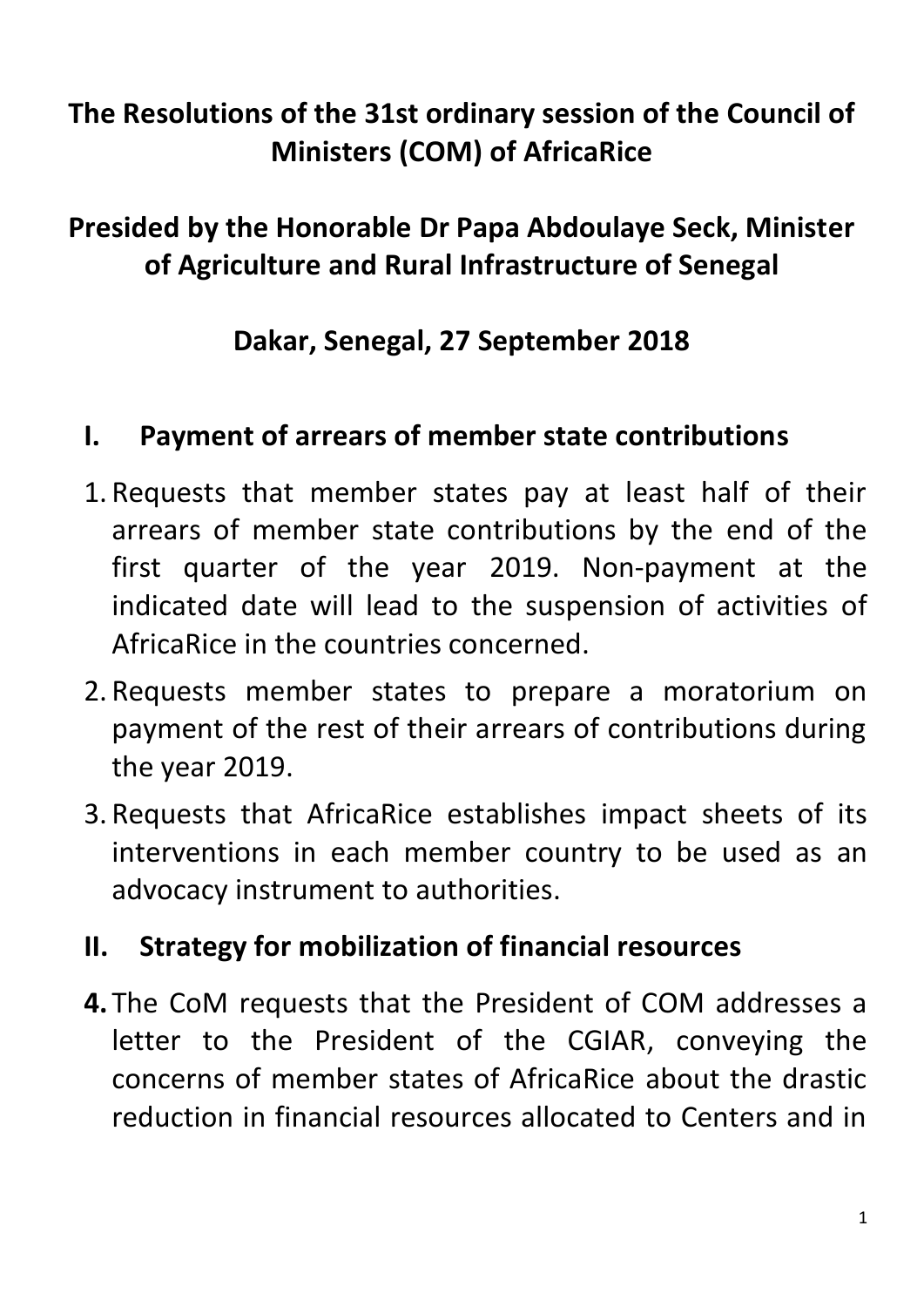particular destined for rice research, whereas rice constitutes a strategic crop for Africa.

- **5.**Requests that AfricaRice solicits institutional and financial support from the African Union and the Regional and Sub regional Economic communities (RECs) in Africa, through advocacy actions.
- **6.**Requests that AfricaRice extends the CIPRISSA study to other member countries in order to provide strategic information to all member countries of AfricaRice.
- **7.**Request that AfricaRice develops its internal capacity to write research projects in order to mobilize financial resources.
- **8.**Request that AfricaRice reviews its organizational texts in order to better define conditions and modalities for respecting the obligations of payment of financial contributions.

#### **III. Strategic orientations**

- 9. Requests that AfricaRice focusses on research for development, which is its core mandate.
- 10. Requests that AfricaRice carries out a study to rationalize its network of stations and to adapt it to the present context.
- 11. Request that AfricaRice pursues its work on hybrid varieties for different agro-ecologies.
- 12. Requests that AfricaRice develops collaboration with major initiatives on rice in Africa (CNS/riz, rice offensive of ECOWAS, CARD, etc.).